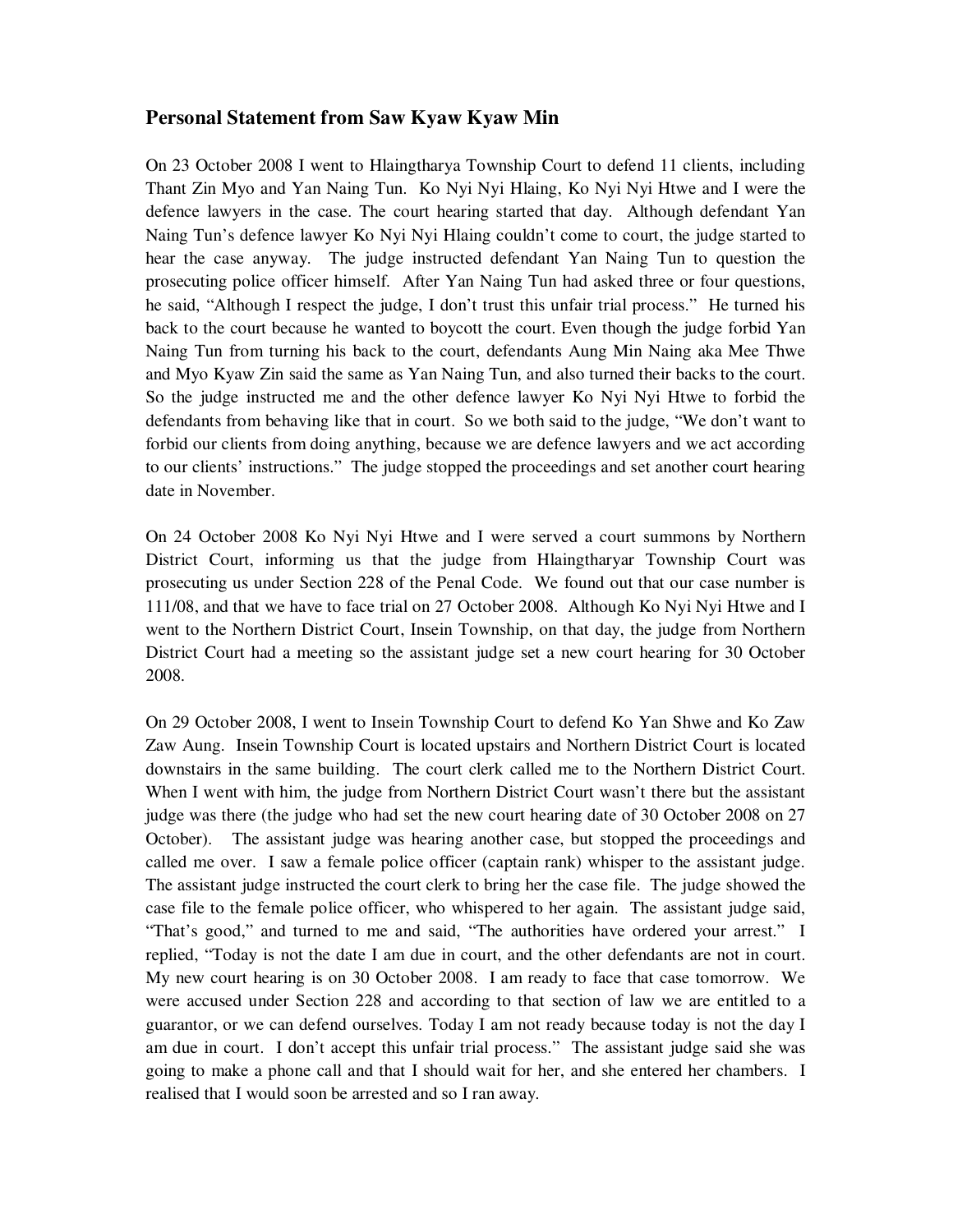#### **Statement about the difficulties faced by lawyers defending political prisoners**

- 1. In order to apply for permission to have power of attorney for political prisoners, defence lawyers need to send a letter to the director of the prison where political prisoners are held. There are lots of delays with the process.
- 2. Before the trial starts, the client and defence lawyer meet to discuss the case so that the client can instruct his or her lawyer. These meetings usually happen at police custody centres, where political prisoners are transferred when they are due to appear at court. Police officers and members of Special Branch are present and watch these meetings, so there is no privacy for the client and his/her lawyer to discuss the case.
- 3. Sometimes defence lawyers are not properly informed at which court their clients are due to appear, and so they need to investigate to find out this information.
- 4. Once the trial starts, the judge, the prosecution lawyers, the prosecuting officers, and prosecution witnesses follow SPDC instructions.
- 5. At the trial some questions asked in court by defence lawyers are deemed inadmissible by the judge, and so are not officially recorded in the court transcript.
- 6. Court authorities never inform the defence lawyers of the time they are due to appear in court. Sometimes they have to wait all day, only to find out at the end of the day that a new trial date has been set.
- 7. When defence lawyers arrive at court for the court hearing, they report to the judge. On many occasions, the judge will then call prosecution lawyers, prosecuting officers, and prosecution witnesses and they agree between themselves to postpone the court hearing, according to instructions they receive from military intelligence and Special Branch.
- 8. Sometimes if defence lawyers are late to the court hearing, for example because they are busy with another court hearing on the same day, or because they have not been informed of the exact start time for the hearing, the court clerk officially records in the court transcript that the lawyer is absent for the day. The trial continues that day without the defence lawyer. When political prisoners complain and say that they don't want their trial to continue without a defence lawyer, their complaints are dismissed. Sometimes political prisoners choose to defend themselves for that day.
- 9. According to Burmese law, defence lawyers are entitled to a copy of the case file. They need to make an application to the court to get the case file. In criminal cases permission is normally granted in one day, but in political cases this takes much longer, for example at least a week or even longer.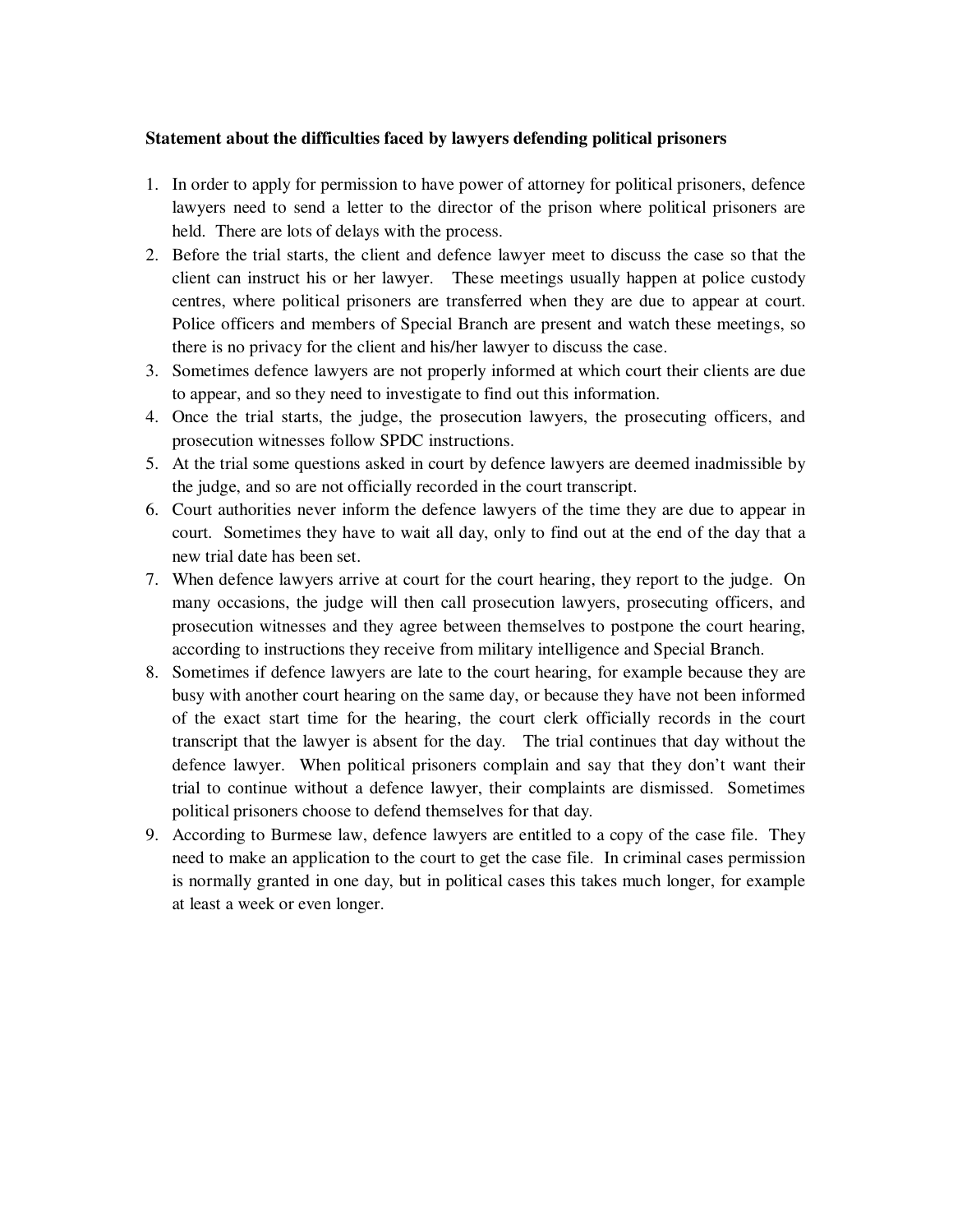## **Saw Kyaw Kyaw Min Biographical Information**

Saw Kyaw Kyaw Min was born on 14 April 1980. He studied law at Dagon University, and graduated in 2005. He joined the National League for Democracy (Youth) in November 2001 and became one of the leaders of NLD Youth in Insein Township. At the time he was a first year university student.

After he graduated, he did his one-year legal traineeship at NLD lawyer U Khin Maung Shein's private law firm. He then applied for his licence to practice law, in accordance with the Burmese legal system. The application took over a year. While he was waiting for his licence, he was involved in NLD activities in his role as the person-in-charge of NLD Youth in Insein Township, Rangoon. From 1 May 2007, he was involved in the May prayer campaign, calling for the release of Daw Aung San Suu Kyi and all political prisoners, together with 28 other NLD Youth members and activists, including Su Su Nway. On 15 May 2007 he was arrested in Insein Township, together with 28 others including Su Su Nway. 11 others were arrested the same day in Hlaingthaya Township. One of his colleagues was badly beaten. Saw Kyaw Kyaw Min was sent to Kyaikkasan interrogation centre with the rest of his colleagues. They interrogated him for two days, and he was held in a small room without a bed or mosquito net.

The authorities separated 9 people into one group, including Saw Kyaw Kyaw Min, and sent them to Mawbi Township police battalion no.3. The other activists were separated into different groups and sent to other police battalions. Saw Kyaw Kyaw Min's 8 colleagues were released just over a month later. At the time some other activists were also released from other police battalions. Some were moved to police battalion no.3 to join Saw Kyaw Kyaw Min, about 15 in total. The 15 people were split into smaller groups and released one group at a time on different days. His group, which included Ko Htin Kyaw, Ko Aye Naing, Ko Aye Lwin, and Ko Thant Zin Myo, was transferred to police battalion no. 6 on 17 July, and was the last to be released. The group was split up and detained in different rooms within police battalion no.6. At about 7pm on 27 July they were all sent to Aungthapyay interrogation centre. Special Branch police officer U Myo Aung told them not to get involved in a prayer campaign like that again. He threatened them, saying that if they got involved in a similar campaign in the future, they would be arrested and sentenced to 9 years and 3 months. They were given a paper to sign stating that they understood the sentence they would face if they got involved in a similar campaign. Saw Kyaw Kyaw Min and his colleagues understood that if they did not sign the paper they would not be released, and would have to face charges.

Saw Kyaw Kyaw Min played a supporting role in the Saffron Revolution movement in September 2007. On 29 September, a few days after the major crackdown by the authorities, he and his colleagues tried to protest again outside the Traders Hotel in central Rangoon, where UN Special Envoy Gambari was due to be staying. About 15 people were arrested on the street. They were slapped and beaten by soldiers. Saw Kyaw Kyaw Min was kicked in the chest. Then they were made to sit down on the pavement by police, and were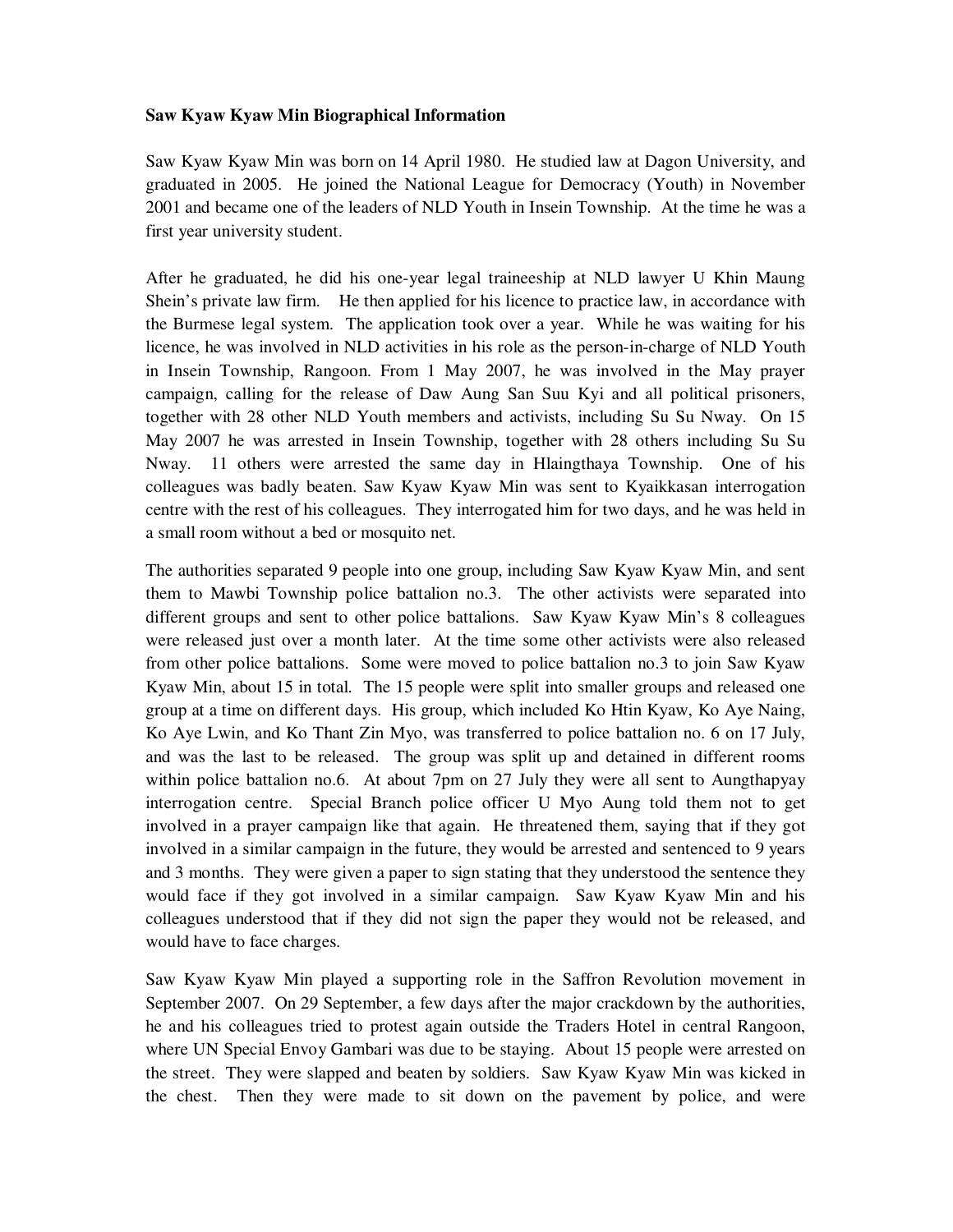interrogated there. 14 were released later that same day, but one was taken into detention. After that Saw Kyaw Kyaw Min went into hiding for several months.

In the first week of January 2008 he returned to Rangoon and immediately resumed his work with NLD Youth. At the end of May 2008 he received his lawyer's licence. He received the licence on a Friday and began working as a lawyer on Monday, defending political prisoners. He worked on 14 different cases until he fled on 29 October 2008.

### **Saw Kyaw Kyaw Min's cases**

- 1. Ko Tin Win and Ko Nyi Nyi Min at Southern Dagon Myothit Township Court, Rangoon. They were initially charged under Section 505B of the Penal Code, but this was later changed to Section 501 of the Penal Code.
- 2. Ko Lu Tin Win at Kyauktada Township Court, Rangoon. He was charged under Sections 145 and 505B of the Penal Code.
- 3. Ko Kyaw Zin Win, Ko Kyaw Kyaw Lin, Ko Nay Zar Myo Win, Ko Aung Zaw Oo and Ma Kyi Kyi War at Kyauktada Township Court, Rangoon. They were involved in 5 different cases, but Saw Kyaw Kyaw Min defended them in one case, Section 6 of the Law Relating to the Forming of Organisations.
- 4. Ko Myo Kyaw Zin at Hlaingthaya Township Court, Rangoon. He was charged under Section 376/511 of the Penal Code.
- 5. Ko Thant Zin Myo, Ma Hla Hla Maw, U Tin Yu, U Win Myint, Yan Naing Tun, Myo Kyaw Zin, Aung Min Naing, Soe Min Min, Myo Kyaw Khin, Ko San Win and Ko San Naing at Hlaingthaya Township Court, Rangoon. They were charged under Sections 143, 145, 152 and 505B of the Penal Code.
- 6. Ko Thant Zin Myo, Than Zaw Myint, Ma Nge, Ko Thike Min at Kamayut Township Court. They were charged under Sections 143, 145, 152 and 505B of the Penal Code.
- 7. Ko Khin Maung Cho aka Ko Phoe Toat, Khan Myint and Nyunt Win at Kemmendine Township Court, Rangoon. They were charged under Section 505B of the Penal Code.
- 8. Daw Ni Ni Mar at Dala Township Court, Rangoon. She was charged under Section 353 of the Penal Code.
- 9. Ko Myo Khin at Southern District Court, Rangoon. He was initially charged under Section 124/A of the Penal Code, but the charges were changed. The details are unknown.
- 10. Ko Myo Khaing at Southern District Court, Rangoon. He was initially charged under Section 124/A of the Penal Code, but the charges were changed. The details are unknown.
- 11. Ko Yan Shwe, Ko Zaw Zaw Aung and U Myint Aye at Northern District Court, Rangoon. They were involved in different cases, but Saw Kyaw Kyaw Min defended them in the case relating to Section 3/6 of LAW CONCERNING EXPLOSIVES.
- 12. U Myint Aye, initially at Shwepyitha Township Court, then transferred to Insein Township Court, Rangoon. He was charged under Section 13/1 of the Immigration Act.
- 13. Ko Aye Thaung at North Okkalapa Township Court, Rangoon. He was charged under Section 323 of the Penal Code.